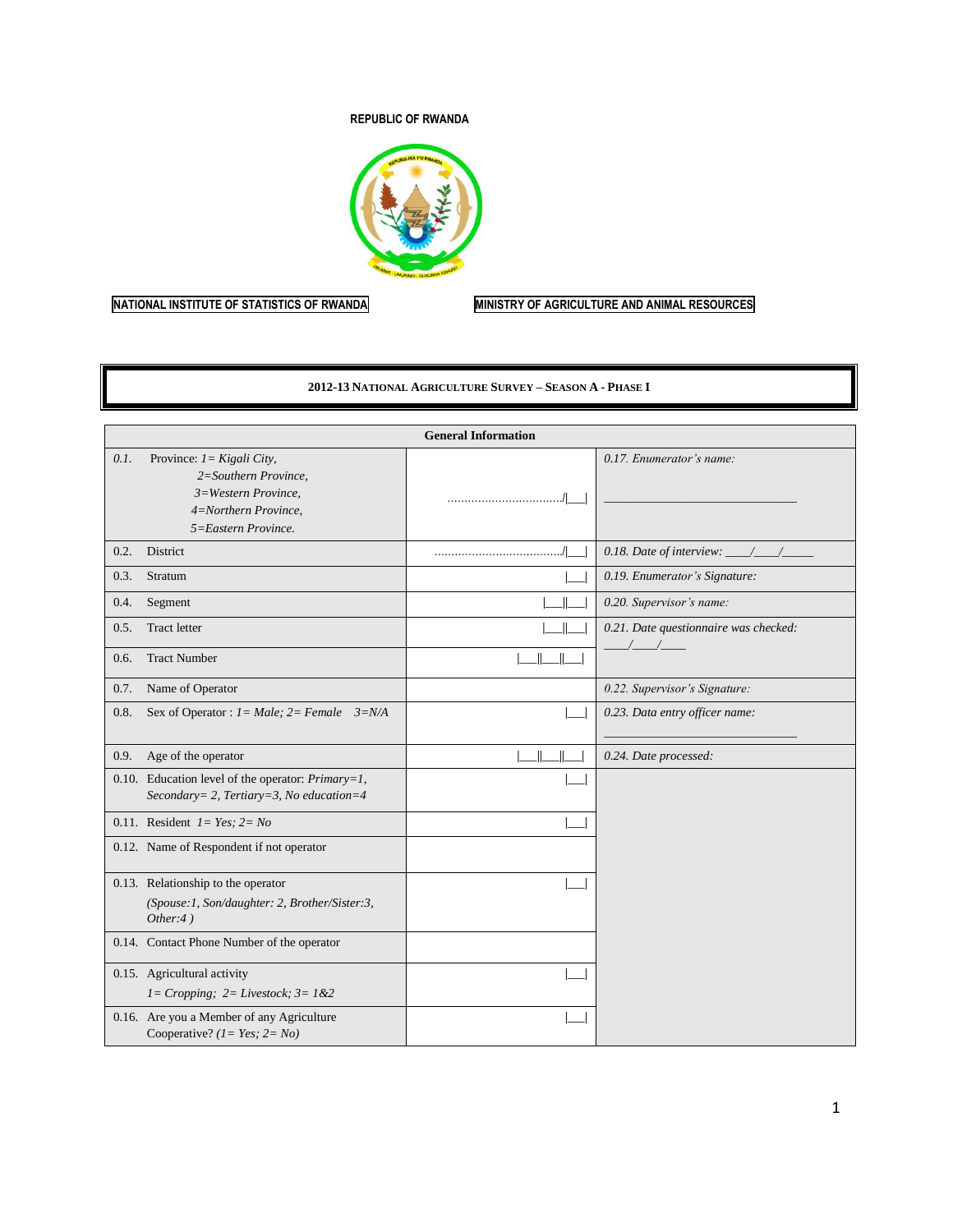# **Part I: Plot identification within the segment** *(Season A, Phase I)*

| 1.1<br>1.2<br>1.3 Specify the crop planted.<br>If the plot is Fallow land put 98 and go<br>Plot<br>Plot<br>to next plot; If the plot is uncultivated<br>size<br>put 99 and go to next plot |                                                                                                                                                                                                                                                                                                                                                                                                                                                                                                               | 1.4 Crop<br>density                                                   | 1.5 What was the<br>starting date for<br>sowing?                      | 1.6 Did you use<br>traditional seeds?<br>$1 = Yes$ $2 = No$ $3=N/A$ | 1.7 Did you use improved<br>seeds?<br>$1 = Yes$ $2 = No$ $3=N/A$ | 1.8 Do you expect any production on this crop by 28 <sup>th</sup><br>February 2013?<br>$1 = Yes$ $2 = No$ $3=N/A$ |                                       | 1.9 What is the expected date for harvesting? |                                 |                               |
|--------------------------------------------------------------------------------------------------------------------------------------------------------------------------------------------|---------------------------------------------------------------------------------------------------------------------------------------------------------------------------------------------------------------------------------------------------------------------------------------------------------------------------------------------------------------------------------------------------------------------------------------------------------------------------------------------------------------|-----------------------------------------------------------------------|-----------------------------------------------------------------------|---------------------------------------------------------------------|------------------------------------------------------------------|-------------------------------------------------------------------------------------------------------------------|---------------------------------------|-----------------------------------------------|---------------------------------|-------------------------------|
| No.                                                                                                                                                                                        | M <sup>2</sup>                                                                                                                                                                                                                                                                                                                                                                                                                                                                                                | Crop<br>Code                                                          | Crop name                                                             | Code                                                                | Code                                                             | Code                                                                                                              | Code                                  | Code                                          |                                 | Code                          |
| $\overline{1}$                                                                                                                                                                             |                                                                                                                                                                                                                                                                                                                                                                                                                                                                                                               |                                                                       |                                                                       |                                                                     |                                                                  |                                                                                                                   |                                       |                                               |                                 |                               |
|                                                                                                                                                                                            |                                                                                                                                                                                                                                                                                                                                                                                                                                                                                                               |                                                                       |                                                                       |                                                                     |                                                                  |                                                                                                                   |                                       |                                               |                                 |                               |
|                                                                                                                                                                                            |                                                                                                                                                                                                                                                                                                                                                                                                                                                                                                               |                                                                       |                                                                       |                                                                     |                                                                  |                                                                                                                   |                                       |                                               |                                 |                               |
| $\overline{2}$                                                                                                                                                                             |                                                                                                                                                                                                                                                                                                                                                                                                                                                                                                               |                                                                       |                                                                       |                                                                     |                                                                  |                                                                                                                   |                                       |                                               |                                 |                               |
|                                                                                                                                                                                            |                                                                                                                                                                                                                                                                                                                                                                                                                                                                                                               |                                                                       |                                                                       |                                                                     |                                                                  |                                                                                                                   |                                       |                                               |                                 |                               |
|                                                                                                                                                                                            |                                                                                                                                                                                                                                                                                                                                                                                                                                                                                                               |                                                                       |                                                                       |                                                                     |                                                                  |                                                                                                                   |                                       |                                               |                                 |                               |
| $\overline{\mathbf{3}}$                                                                                                                                                                    |                                                                                                                                                                                                                                                                                                                                                                                                                                                                                                               |                                                                       |                                                                       |                                                                     |                                                                  |                                                                                                                   |                                       |                                               |                                 |                               |
|                                                                                                                                                                                            |                                                                                                                                                                                                                                                                                                                                                                                                                                                                                                               |                                                                       |                                                                       |                                                                     |                                                                  |                                                                                                                   |                                       |                                               |                                 |                               |
|                                                                                                                                                                                            |                                                                                                                                                                                                                                                                                                                                                                                                                                                                                                               |                                                                       |                                                                       |                                                                     |                                                                  |                                                                                                                   |                                       |                                               |                                 |                               |
| $\overline{4}$                                                                                                                                                                             |                                                                                                                                                                                                                                                                                                                                                                                                                                                                                                               |                                                                       |                                                                       |                                                                     |                                                                  |                                                                                                                   |                                       |                                               |                                 |                               |
|                                                                                                                                                                                            |                                                                                                                                                                                                                                                                                                                                                                                                                                                                                                               |                                                                       |                                                                       |                                                                     |                                                                  |                                                                                                                   |                                       |                                               |                                 |                               |
|                                                                                                                                                                                            |                                                                                                                                                                                                                                                                                                                                                                                                                                                                                                               |                                                                       |                                                                       |                                                                     |                                                                  |                                                                                                                   |                                       |                                               |                                 |                               |
| $\overline{5}$                                                                                                                                                                             |                                                                                                                                                                                                                                                                                                                                                                                                                                                                                                               |                                                                       |                                                                       |                                                                     |                                                                  |                                                                                                                   |                                       |                                               |                                 |                               |
|                                                                                                                                                                                            |                                                                                                                                                                                                                                                                                                                                                                                                                                                                                                               |                                                                       |                                                                       |                                                                     |                                                                  |                                                                                                                   |                                       |                                               |                                 |                               |
|                                                                                                                                                                                            |                                                                                                                                                                                                                                                                                                                                                                                                                                                                                                               |                                                                       |                                                                       |                                                                     |                                                                  |                                                                                                                   |                                       |                                               |                                 |                               |
|                                                                                                                                                                                            | Crop Codes : 1-Maize, 2-Paddy rice, 3-Sorghum, 4-Wheat, 5-Other cereals, 6- Bush Beans, 7- Climbing beans, 8- Peas, 9-Other legumes & pulses, 10- Cassava, 11- Irish potatoes, 12- Sweet potatoes, 13-Yams & Taro, 14-Tomatoes<br>cabbage, 17- Onion, 18- Carrot, 19- Eggplant, 20- Other vegetables, 21- Cooking Bananas, 22-Banana Fruit, 23- Banana for beer, 24- Pineapple, 25- Avocado, 26-Passion fruits, 27- Other fruits, 28- Soya beans, 29- Groundnuts<br>32-Coffee, 33- Pyrethrum, 34-Other crops. |                                                                       |                                                                       |                                                                     |                                                                  |                                                                                                                   |                                       |                                               |                                 |                               |
|                                                                                                                                                                                            |                                                                                                                                                                                                                                                                                                                                                                                                                                                                                                               | 100% (possible on perennial crops)<br><b>Sowing Start Date Codes:</b> | Crop Density Codes: 1-Under 10% 2-10% up to 20%<br>1- Before 01/09/12 | 2-01 to 15/09/12                                                    | 3-20% up to 30%<br>3-16 to 30/09/12                              | 4-30% up to 40%<br>5-40% up to 50%<br>4- After 30/09/12                                                           | 6-50% up to 60%<br>5- Not applicable. | 7-60% up to 70%                               | 8-70% up to 80% 9-80% up to 90% | 10-90% up to 100%<br>11-above |
|                                                                                                                                                                                            |                                                                                                                                                                                                                                                                                                                                                                                                                                                                                                               |                                                                       |                                                                       |                                                                     |                                                                  |                                                                                                                   |                                       |                                               |                                 |                               |
|                                                                                                                                                                                            |                                                                                                                                                                                                                                                                                                                                                                                                                                                                                                               |                                                                       | <b>Expected Harvest Date Codes:</b> 1- Before 01/12/1                 | 2-01 to $31/12/12$                                                  |                                                                  | 3-1 to $31/01/13$<br>4-1 to 28/02/13                                                                              | 5- After 28/02/13                     | $6-N/A$                                       |                                 |                               |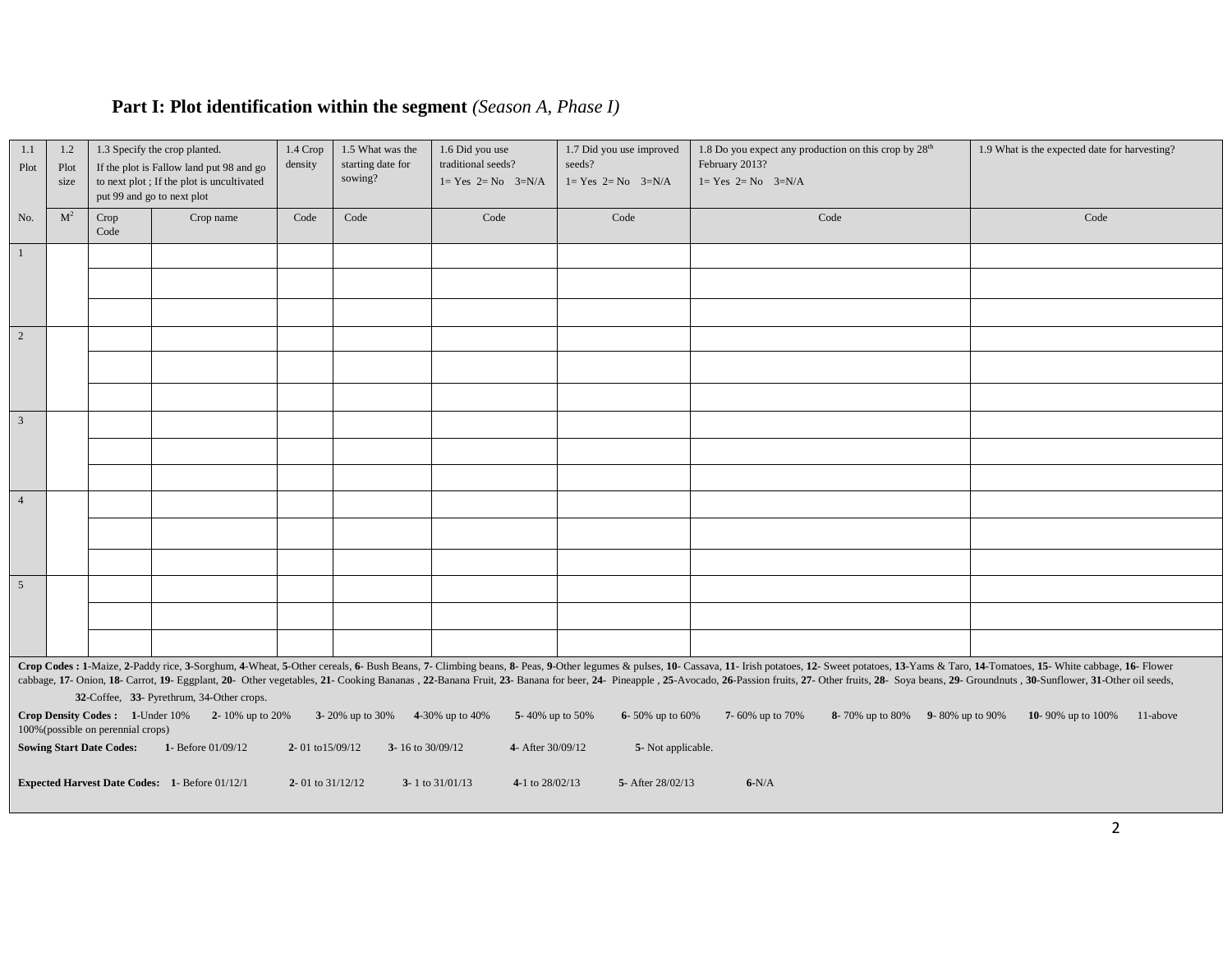| 1.1<br>Plot                                                                                                                                                                                                                                                                                                                                                                                                                                                                                                                                                                                                                                                                                                                                                 | 1.3 Specify the crop planted.<br>1.2<br>If the plot is Fallow land put 98 and go<br>Plot<br>to next plot; If the plot is uncultivated<br>size |                                    | $1.4$ Crop<br>density                                 | 1.5 What was the<br>starting date for<br>sowing? | 1.6 Did you use<br>traditional seeds?<br>$1 = Yes$ $2 = No$ | 1.7 Did you use<br>improved seeds?<br>$1 = Yes$ $2 = No$ $3=N/A$ | 1.8 Do you expect any production on this crop by $28th$ February<br>2013?<br>$1 = Yes$ $2 = No$ $3=N/A$ | 1.9 What is the expected date for harvesting? |      |
|-------------------------------------------------------------------------------------------------------------------------------------------------------------------------------------------------------------------------------------------------------------------------------------------------------------------------------------------------------------------------------------------------------------------------------------------------------------------------------------------------------------------------------------------------------------------------------------------------------------------------------------------------------------------------------------------------------------------------------------------------------------|-----------------------------------------------------------------------------------------------------------------------------------------------|------------------------------------|-------------------------------------------------------|--------------------------------------------------|-------------------------------------------------------------|------------------------------------------------------------------|---------------------------------------------------------------------------------------------------------|-----------------------------------------------|------|
|                                                                                                                                                                                                                                                                                                                                                                                                                                                                                                                                                                                                                                                                                                                                                             | put 99 and go to next plot                                                                                                                    |                                    |                                                       |                                                  |                                                             | $3=N/A$                                                          |                                                                                                         |                                               |      |
| No.                                                                                                                                                                                                                                                                                                                                                                                                                                                                                                                                                                                                                                                                                                                                                         | M <sup>2</sup>                                                                                                                                | Crop<br>Code                       | Crop name                                             | Code                                             | Code                                                        | Code                                                             | Code                                                                                                    | Code                                          | Code |
| 6                                                                                                                                                                                                                                                                                                                                                                                                                                                                                                                                                                                                                                                                                                                                                           |                                                                                                                                               |                                    |                                                       |                                                  |                                                             |                                                                  |                                                                                                         |                                               |      |
|                                                                                                                                                                                                                                                                                                                                                                                                                                                                                                                                                                                                                                                                                                                                                             |                                                                                                                                               |                                    |                                                       |                                                  |                                                             |                                                                  |                                                                                                         |                                               |      |
|                                                                                                                                                                                                                                                                                                                                                                                                                                                                                                                                                                                                                                                                                                                                                             |                                                                                                                                               |                                    |                                                       |                                                  |                                                             |                                                                  |                                                                                                         |                                               |      |
| $\overline{7}$                                                                                                                                                                                                                                                                                                                                                                                                                                                                                                                                                                                                                                                                                                                                              |                                                                                                                                               |                                    |                                                       |                                                  |                                                             |                                                                  |                                                                                                         |                                               |      |
|                                                                                                                                                                                                                                                                                                                                                                                                                                                                                                                                                                                                                                                                                                                                                             |                                                                                                                                               |                                    |                                                       |                                                  |                                                             |                                                                  |                                                                                                         |                                               |      |
|                                                                                                                                                                                                                                                                                                                                                                                                                                                                                                                                                                                                                                                                                                                                                             |                                                                                                                                               |                                    |                                                       |                                                  |                                                             |                                                                  |                                                                                                         |                                               |      |
| $\,$ 8 $\,$                                                                                                                                                                                                                                                                                                                                                                                                                                                                                                                                                                                                                                                                                                                                                 |                                                                                                                                               |                                    |                                                       |                                                  |                                                             |                                                                  |                                                                                                         |                                               |      |
|                                                                                                                                                                                                                                                                                                                                                                                                                                                                                                                                                                                                                                                                                                                                                             |                                                                                                                                               |                                    |                                                       |                                                  |                                                             |                                                                  |                                                                                                         |                                               |      |
|                                                                                                                                                                                                                                                                                                                                                                                                                                                                                                                                                                                                                                                                                                                                                             |                                                                                                                                               |                                    |                                                       |                                                  |                                                             |                                                                  |                                                                                                         |                                               |      |
| 9                                                                                                                                                                                                                                                                                                                                                                                                                                                                                                                                                                                                                                                                                                                                                           |                                                                                                                                               |                                    |                                                       |                                                  |                                                             |                                                                  |                                                                                                         |                                               |      |
|                                                                                                                                                                                                                                                                                                                                                                                                                                                                                                                                                                                                                                                                                                                                                             |                                                                                                                                               |                                    |                                                       |                                                  |                                                             |                                                                  |                                                                                                         |                                               |      |
|                                                                                                                                                                                                                                                                                                                                                                                                                                                                                                                                                                                                                                                                                                                                                             |                                                                                                                                               |                                    |                                                       |                                                  |                                                             |                                                                  |                                                                                                         |                                               |      |
| 10                                                                                                                                                                                                                                                                                                                                                                                                                                                                                                                                                                                                                                                                                                                                                          |                                                                                                                                               |                                    |                                                       |                                                  |                                                             |                                                                  |                                                                                                         |                                               |      |
|                                                                                                                                                                                                                                                                                                                                                                                                                                                                                                                                                                                                                                                                                                                                                             |                                                                                                                                               |                                    |                                                       |                                                  |                                                             |                                                                  |                                                                                                         |                                               |      |
|                                                                                                                                                                                                                                                                                                                                                                                                                                                                                                                                                                                                                                                                                                                                                             |                                                                                                                                               |                                    |                                                       |                                                  |                                                             |                                                                  |                                                                                                         |                                               |      |
| Crop Codes : 1-Maize, 2-Paddy rice, 3-Sorghum, 4-Wheat, 5-Other cereals, 6- Bush Beans, 7- Climbing beans, 8- Peas, 9-Other legumes & pulses, 10- Cassava, 11- Irish potatoes, 12- Sweet potatoes, 13-Yams & Taro, 14-Tomatoes<br>cabbage, 17- Onion, 18- Carrot, 19- Eggplant, 20- Other vegetables, 21- Cooking Bananas, 22-Banana Fruit, 23- Banana for beer, 24- Pineapple, 25- Avocado, 26-Passion fruits, 27- Other fruits, 28- Soya beans, 29- Groundnuts<br>32-Coffee, 33- Pyrethrum, 34-Other crops.<br><b>Crop Density Codes:</b> $1$ -Under $10\%$ $2$ - $10\%$ up to $20\%$<br>3-20% up to 30% 4-30% up to 40%<br>8-70% up to 80% 9-80% up to 90%<br>10-90% up to 100%<br>5-40% up to 50%<br>6-50% up to $60\%$<br>7- 60% up to 70%<br>11-above |                                                                                                                                               |                                    |                                                       |                                                  |                                                             |                                                                  |                                                                                                         |                                               |      |
|                                                                                                                                                                                                                                                                                                                                                                                                                                                                                                                                                                                                                                                                                                                                                             |                                                                                                                                               | 100% (possible on perennial crops) |                                                       |                                                  |                                                             |                                                                  |                                                                                                         |                                               |      |
|                                                                                                                                                                                                                                                                                                                                                                                                                                                                                                                                                                                                                                                                                                                                                             |                                                                                                                                               | <b>Sowing Start Date Codes:</b>    | 1- Before 01/09/12                                    | 2-01 to $15/09/12$                               | 3-16 to $30/09/12$                                          | 4- After 30/09/12                                                | 5- Not applicable.                                                                                      |                                               |      |
|                                                                                                                                                                                                                                                                                                                                                                                                                                                                                                                                                                                                                                                                                                                                                             |                                                                                                                                               |                                    | <b>Expected Harvest Date Codes: 1- Before 01/12/1</b> | 2- 01 to $31/12/12$                              |                                                             | 3-1 to $31/01/13$<br>4-1 to $28/02/13$                           | 5- After 28/02/13                                                                                       | $6-N/A$                                       |      |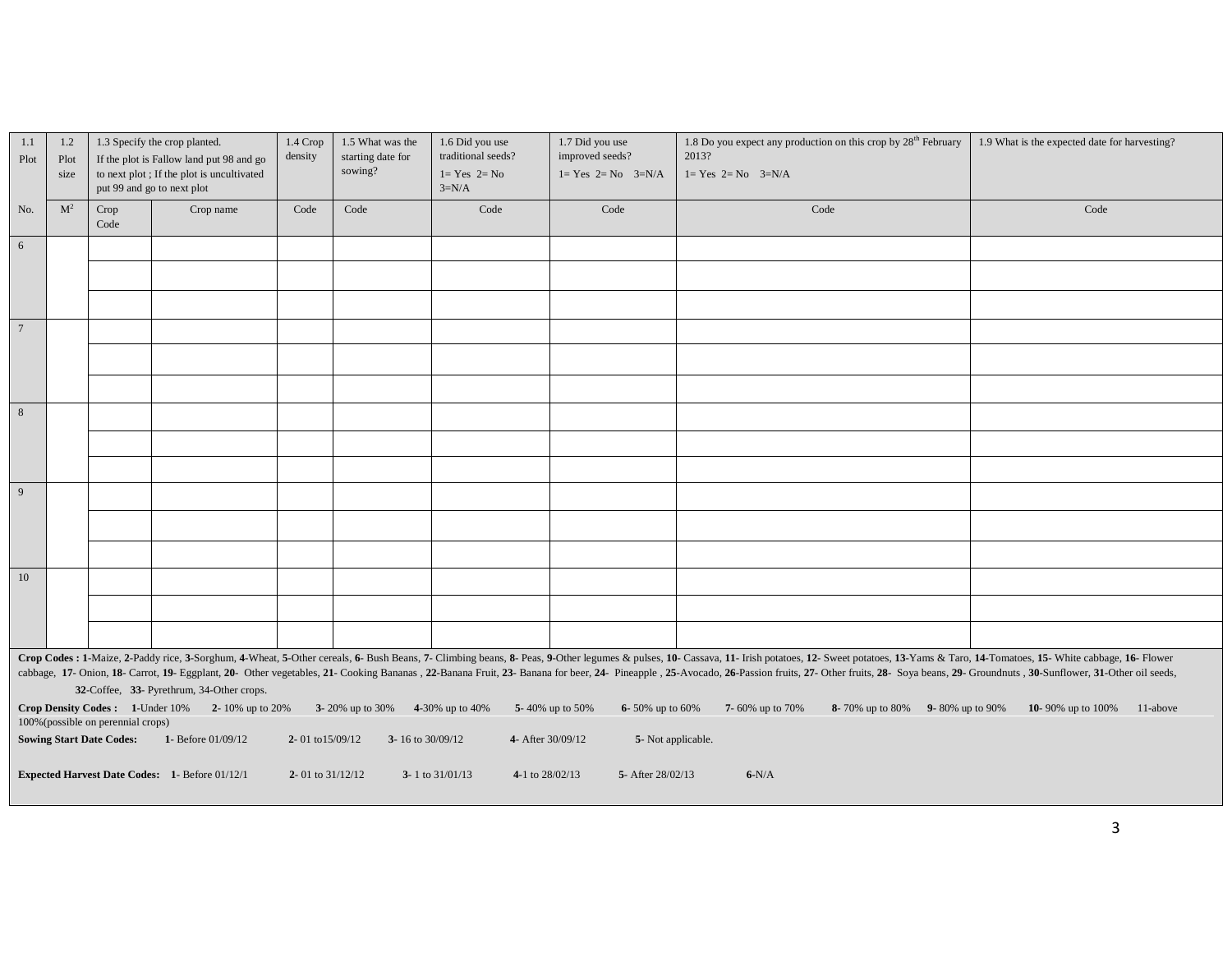| 1.1<br>Plot | 1.2<br>1.3 Specify the crop planted.<br>If the plot is Fallow land put 98 and go<br>Plot<br>to next plot; If the plot is uncultivated<br>size<br>put 99 and go to next plot                                                                                                                                                                                                                                                                                      |                                 | $1.4~\mathrm{Crop}$<br>density                 | 1.5 What was the<br>starting date for<br>sowing? | 1.6 Did you use<br>traditional seeds?<br>$1 = Yes$ $2 = No$<br>$3=N/A$ | 1.7 Did you use<br>improved seeds?<br>$1 = Yes$ $2 = No$ $3=N/A$ | 1.8 Do you expect any production on this crop by 28 <sup>th</sup> February<br>2013?<br>$1 = Yes$ $2 = No$ $3=N/A$ | 1.9 What is the expected date for harvesting? |      |
|-------------|------------------------------------------------------------------------------------------------------------------------------------------------------------------------------------------------------------------------------------------------------------------------------------------------------------------------------------------------------------------------------------------------------------------------------------------------------------------|---------------------------------|------------------------------------------------|--------------------------------------------------|------------------------------------------------------------------------|------------------------------------------------------------------|-------------------------------------------------------------------------------------------------------------------|-----------------------------------------------|------|
| No.         | M <sup>2</sup>                                                                                                                                                                                                                                                                                                                                                                                                                                                   | Crop<br>Code                    | Crop name                                      | Code                                             | Code                                                                   | Code                                                             | Code                                                                                                              | Code                                          | Code |
| 11          |                                                                                                                                                                                                                                                                                                                                                                                                                                                                  |                                 |                                                |                                                  |                                                                        |                                                                  |                                                                                                                   |                                               |      |
|             |                                                                                                                                                                                                                                                                                                                                                                                                                                                                  |                                 |                                                |                                                  |                                                                        |                                                                  |                                                                                                                   |                                               |      |
|             |                                                                                                                                                                                                                                                                                                                                                                                                                                                                  |                                 |                                                |                                                  |                                                                        |                                                                  |                                                                                                                   |                                               |      |
| 12          |                                                                                                                                                                                                                                                                                                                                                                                                                                                                  |                                 |                                                |                                                  |                                                                        |                                                                  |                                                                                                                   |                                               |      |
|             |                                                                                                                                                                                                                                                                                                                                                                                                                                                                  |                                 |                                                |                                                  |                                                                        |                                                                  |                                                                                                                   |                                               |      |
|             |                                                                                                                                                                                                                                                                                                                                                                                                                                                                  |                                 |                                                |                                                  |                                                                        |                                                                  |                                                                                                                   |                                               |      |
| 13          |                                                                                                                                                                                                                                                                                                                                                                                                                                                                  |                                 |                                                |                                                  |                                                                        |                                                                  |                                                                                                                   |                                               |      |
|             |                                                                                                                                                                                                                                                                                                                                                                                                                                                                  |                                 |                                                |                                                  |                                                                        |                                                                  |                                                                                                                   |                                               |      |
|             |                                                                                                                                                                                                                                                                                                                                                                                                                                                                  |                                 |                                                |                                                  |                                                                        |                                                                  |                                                                                                                   |                                               |      |
| 14          |                                                                                                                                                                                                                                                                                                                                                                                                                                                                  |                                 |                                                |                                                  |                                                                        |                                                                  |                                                                                                                   |                                               |      |
|             |                                                                                                                                                                                                                                                                                                                                                                                                                                                                  |                                 |                                                |                                                  |                                                                        |                                                                  |                                                                                                                   |                                               |      |
|             |                                                                                                                                                                                                                                                                                                                                                                                                                                                                  |                                 |                                                |                                                  |                                                                        |                                                                  |                                                                                                                   |                                               |      |
| 15          |                                                                                                                                                                                                                                                                                                                                                                                                                                                                  |                                 |                                                |                                                  |                                                                        |                                                                  |                                                                                                                   |                                               |      |
|             |                                                                                                                                                                                                                                                                                                                                                                                                                                                                  |                                 |                                                |                                                  |                                                                        |                                                                  |                                                                                                                   |                                               |      |
|             |                                                                                                                                                                                                                                                                                                                                                                                                                                                                  |                                 |                                                |                                                  |                                                                        |                                                                  |                                                                                                                   |                                               |      |
|             | Crop Codes : 1-Maize, 2-Paddy rice, 3-Sorghum, 4-Wheat, 5-Other cereals, 6- Bush Beans, 7- Climbing beans, 8- Peas, 9-Other legumes & pulses, 10- Cassava, 11- Irish potatoes, 12- Sweet potatoes, 13-Yams & Taro, 14-Tomatoes<br>cabbage, 17- Onion, 18- Carrot, 19- Eggplant, 20- Other vegetables, 21- Cooking Bananas, 22-Banana Fruit, 23- Banana for beer, 24- Pineapple, 25- Avocado, 26-Passion fruits, 27- Other fruits, 28- Soya beans, 29- Groundnuts |                                 |                                                |                                                  |                                                                        |                                                                  |                                                                                                                   |                                               |      |
|             | 32-Coffee, 33- Pyrethrum, 34-Other crops.<br>Crop Density Codes: 1-Under 10% 2-10% up to 20%<br>3-20% up to 30%<br>4-30% up to 40%<br>5-40% up to 50%<br>6-50% up to $60\%$<br>7-60% up to 70%<br>8-70% up to 80% 9-80% up to 90%<br>10-90% up to 100%<br>11-above<br>100% (possible on perennial crops)                                                                                                                                                         |                                 |                                                |                                                  |                                                                        |                                                                  |                                                                                                                   |                                               |      |
|             |                                                                                                                                                                                                                                                                                                                                                                                                                                                                  | <b>Sowing Start Date Codes:</b> | 1- Before 01/09/12                             | 2-01 to $15/09/12$                               | 3-16 to 30/09/12                                                       | 4- After 30/09/12                                                | 5- Not applicable.                                                                                                |                                               |      |
|             |                                                                                                                                                                                                                                                                                                                                                                                                                                                                  |                                 | Expected Harvest Date Codes: 1- Before 01/12/1 | 2- 01 to $31/12/12$                              |                                                                        | 3-1 to $31/01/13$<br>4-1 to 28/02/13                             | 5- After 28/02/13                                                                                                 | $6-N/A$                                       |      |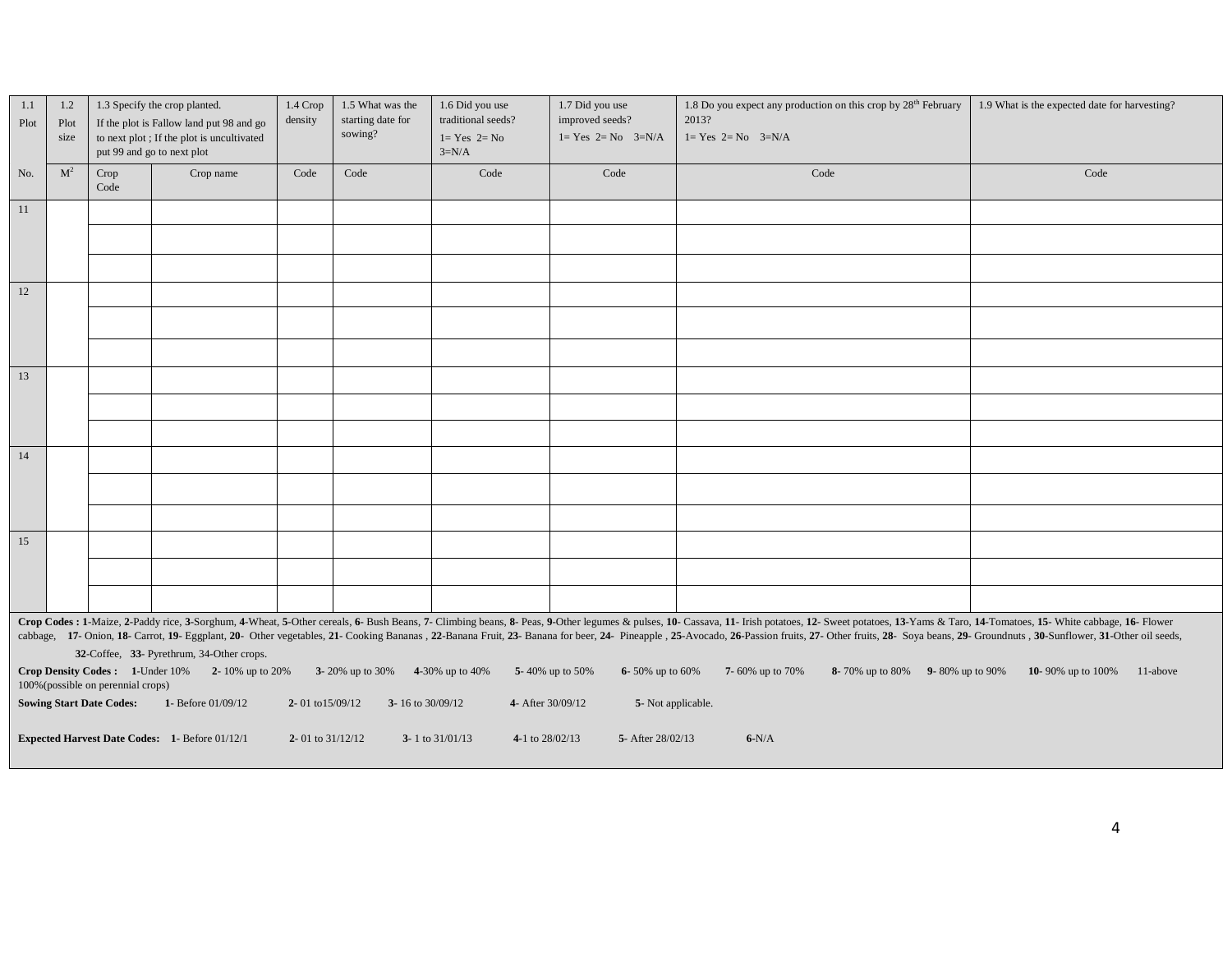## **Part II: Use of Intermediate Consumption and Inputs** *(Season A, Phase I)*

 *Expenses on farm activities*

| 2.1<br>Plot     | 2.2. State<br>crop type | 2.3. Specify type of irrigation.                                            | 2.4 Did you practice any anti-erosion activity on this plot?<br>$1 = Yes, 2 = No, if 2 go to next plot$                                                                                                                                                                                                                                                                                                                                                          | 2.5 Which anti-erosion activities did you practice on this plot in this<br>agriculture season? |
|-----------------|-------------------------|-----------------------------------------------------------------------------|------------------------------------------------------------------------------------------------------------------------------------------------------------------------------------------------------------------------------------------------------------------------------------------------------------------------------------------------------------------------------------------------------------------------------------------------------------------|------------------------------------------------------------------------------------------------|
| No.             | Code                    | Code                                                                        | Code                                                                                                                                                                                                                                                                                                                                                                                                                                                             | Code                                                                                           |
| $\overline{1}$  |                         |                                                                             |                                                                                                                                                                                                                                                                                                                                                                                                                                                                  |                                                                                                |
|                 |                         |                                                                             |                                                                                                                                                                                                                                                                                                                                                                                                                                                                  |                                                                                                |
|                 |                         |                                                                             |                                                                                                                                                                                                                                                                                                                                                                                                                                                                  |                                                                                                |
| $\boxed{2}$     |                         |                                                                             |                                                                                                                                                                                                                                                                                                                                                                                                                                                                  |                                                                                                |
|                 |                         |                                                                             |                                                                                                                                                                                                                                                                                                                                                                                                                                                                  |                                                                                                |
|                 |                         |                                                                             |                                                                                                                                                                                                                                                                                                                                                                                                                                                                  |                                                                                                |
| $\overline{3}$  |                         |                                                                             |                                                                                                                                                                                                                                                                                                                                                                                                                                                                  |                                                                                                |
|                 |                         |                                                                             |                                                                                                                                                                                                                                                                                                                                                                                                                                                                  |                                                                                                |
|                 |                         |                                                                             |                                                                                                                                                                                                                                                                                                                                                                                                                                                                  |                                                                                                |
| $\overline{4}$  |                         |                                                                             |                                                                                                                                                                                                                                                                                                                                                                                                                                                                  |                                                                                                |
|                 |                         |                                                                             |                                                                                                                                                                                                                                                                                                                                                                                                                                                                  |                                                                                                |
|                 |                         |                                                                             |                                                                                                                                                                                                                                                                                                                                                                                                                                                                  |                                                                                                |
| $5\overline{5}$ |                         |                                                                             |                                                                                                                                                                                                                                                                                                                                                                                                                                                                  |                                                                                                |
|                 |                         |                                                                             |                                                                                                                                                                                                                                                                                                                                                                                                                                                                  |                                                                                                |
|                 |                         |                                                                             |                                                                                                                                                                                                                                                                                                                                                                                                                                                                  |                                                                                                |
|                 |                         | 30-Sunflower, 31-Other oil seeds, 32-Coffee, 33- Pyrethrum, 34-Other crops. | Crop Codes : 1-Maize, 2-Paddy rice, 3-Sorghum, 4-Wheat, 5-Other cereals, 6- Bush Beans, 7- Climbing beans, 8- Peas, 9-Other legumes & pulses, 10- Cassava, 11- Irish potatoes, 12- Sweet potatoes, 13-Yams & Taro, 14-Tomatoes<br>16- Flower cabbage, 17- Onion, 18- Carrot, 19- Eggplant, 20- Other vegetables, 21- Cooking Bananas, 22-Banana Fruit, 23- Banana for beer, 24- Pineapple, 25- Avocado, 26-Passion fruits, 27- Other fruits, 28- Soya beans, 29- |                                                                                                |

| <b>Irrigation Code:</b> 1-Pumps/tube wells/irrigation machines 2-Watering can 3-Water drainage |  | 4-Other. |                                                                                                  |
|------------------------------------------------------------------------------------------------|--|----------|--------------------------------------------------------------------------------------------------|
| <b>Anti-erosion activities: 1-Distches</b>                                                     |  |          | 2- trees 3- Radical terracing 4- Progressive terracing 5-Grasses 6-waterway 7-Mulching 8- Others |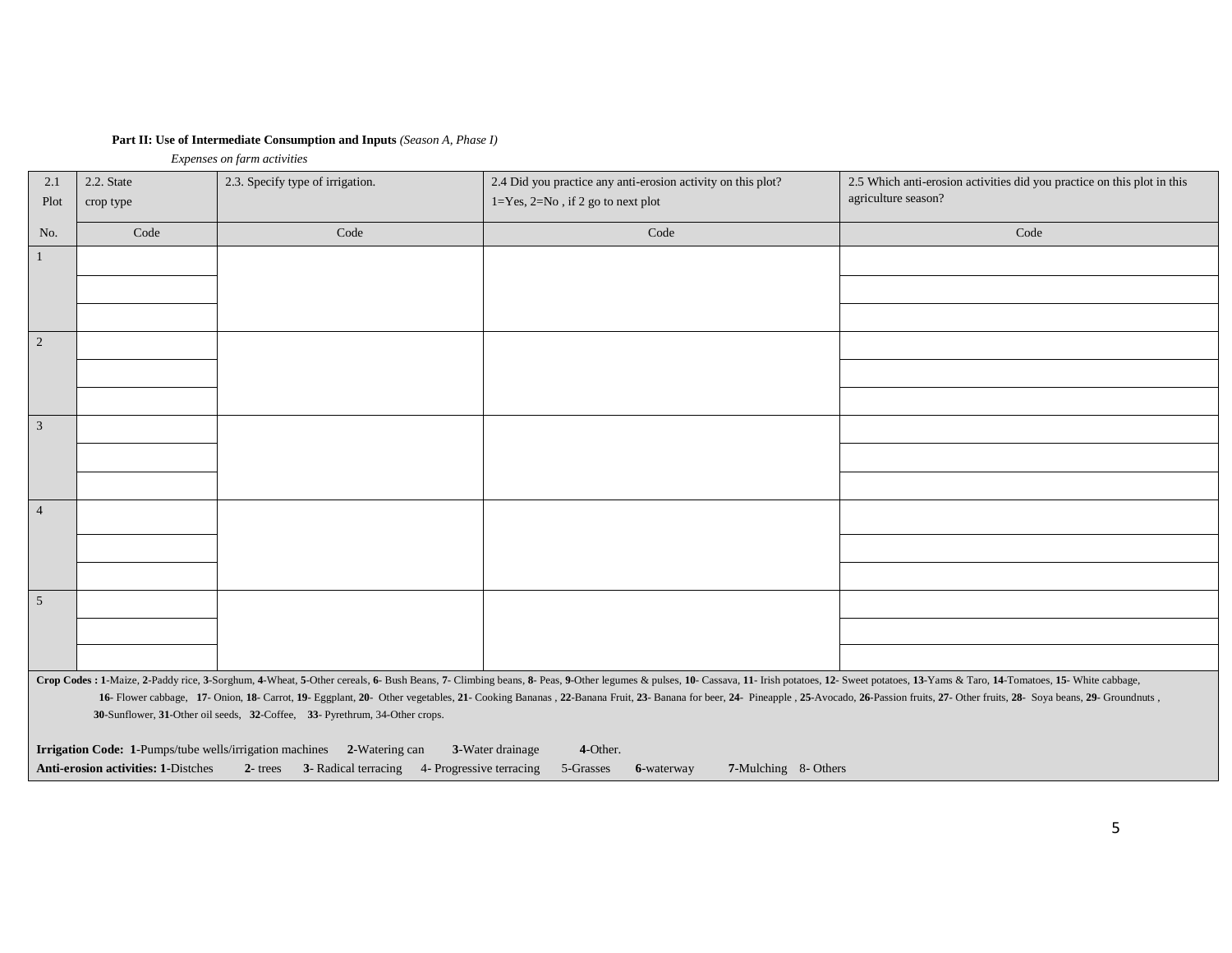## **Part II: Use of Intermediate Consumption and Inputs** *(Season A, Phase I)*

 *Expenses on farm activities*

| 2.1<br>Plot    | 2.2. State<br>crop type             | 2.3. Specify type of irrigation.                                            | 2.4 Did you practice any anti-erosion activity on this plot?<br>$1 = Yes, 2 = No, if 2 go to next plot$                                                                                                                        | 2.5 Which anti-erosion activities did you practice on this plot in this<br>agriculture season? |
|----------------|-------------------------------------|-----------------------------------------------------------------------------|--------------------------------------------------------------------------------------------------------------------------------------------------------------------------------------------------------------------------------|------------------------------------------------------------------------------------------------|
| No.            | Code                                | Code                                                                        | Code                                                                                                                                                                                                                           | Code                                                                                           |
|                |                                     |                                                                             |                                                                                                                                                                                                                                |                                                                                                |
| 6              |                                     |                                                                             |                                                                                                                                                                                                                                |                                                                                                |
|                |                                     |                                                                             |                                                                                                                                                                                                                                |                                                                                                |
|                |                                     |                                                                             |                                                                                                                                                                                                                                |                                                                                                |
| $\overline{7}$ |                                     |                                                                             |                                                                                                                                                                                                                                |                                                                                                |
|                |                                     |                                                                             |                                                                                                                                                                                                                                |                                                                                                |
|                |                                     |                                                                             |                                                                                                                                                                                                                                |                                                                                                |
| $8\,$          |                                     |                                                                             |                                                                                                                                                                                                                                |                                                                                                |
|                |                                     |                                                                             |                                                                                                                                                                                                                                |                                                                                                |
|                |                                     |                                                                             |                                                                                                                                                                                                                                |                                                                                                |
| 9              |                                     |                                                                             |                                                                                                                                                                                                                                |                                                                                                |
|                |                                     |                                                                             |                                                                                                                                                                                                                                |                                                                                                |
|                |                                     |                                                                             |                                                                                                                                                                                                                                |                                                                                                |
| 10             |                                     |                                                                             |                                                                                                                                                                                                                                |                                                                                                |
|                |                                     |                                                                             |                                                                                                                                                                                                                                |                                                                                                |
|                |                                     |                                                                             |                                                                                                                                                                                                                                |                                                                                                |
|                |                                     |                                                                             | Crop Codes : 1-Maize, 2-Paddy rice, 3-Sorghum, 4-Wheat, 5-Other cereals, 6- Bush Beans, 7- Climbing beans, 8- Peas, 9-Other legumes & pulses, 10- Cassava, 11- Irish potatoes, 12- Sweet potatoes, 13-Yams & Taro, 14-Tomatoes |                                                                                                |
|                |                                     |                                                                             | 16- Flower cabbage, 17- Onion, 18- Carrot, 19- Eggplant, 20- Other vegetables, 21- Cooking Bananas, 22-Banana Fruit, 23- Banana for beer, 24- Pineapple, 25- Avocado, 26-Passion fruits, 27- Other fruits, 28- Soya beans, 29- |                                                                                                |
|                |                                     | 30-Sunflower, 31-Other oil seeds, 32-Coffee, 33- Pyrethrum, 34-Other crops. |                                                                                                                                                                                                                                |                                                                                                |
|                |                                     | Irrigation Code: 1-Pumps/tube wells/irrigation machines 2-Watering can      | 3-Water drainage<br>4-Other.                                                                                                                                                                                                   |                                                                                                |
|                | Anti-erosion activities: 1-Distches | 2- trees 3- Radical terracing 4- Progressive terracing                      | 5-Grasses<br>7-Mulching 8- Others<br>6-waterway                                                                                                                                                                                |                                                                                                |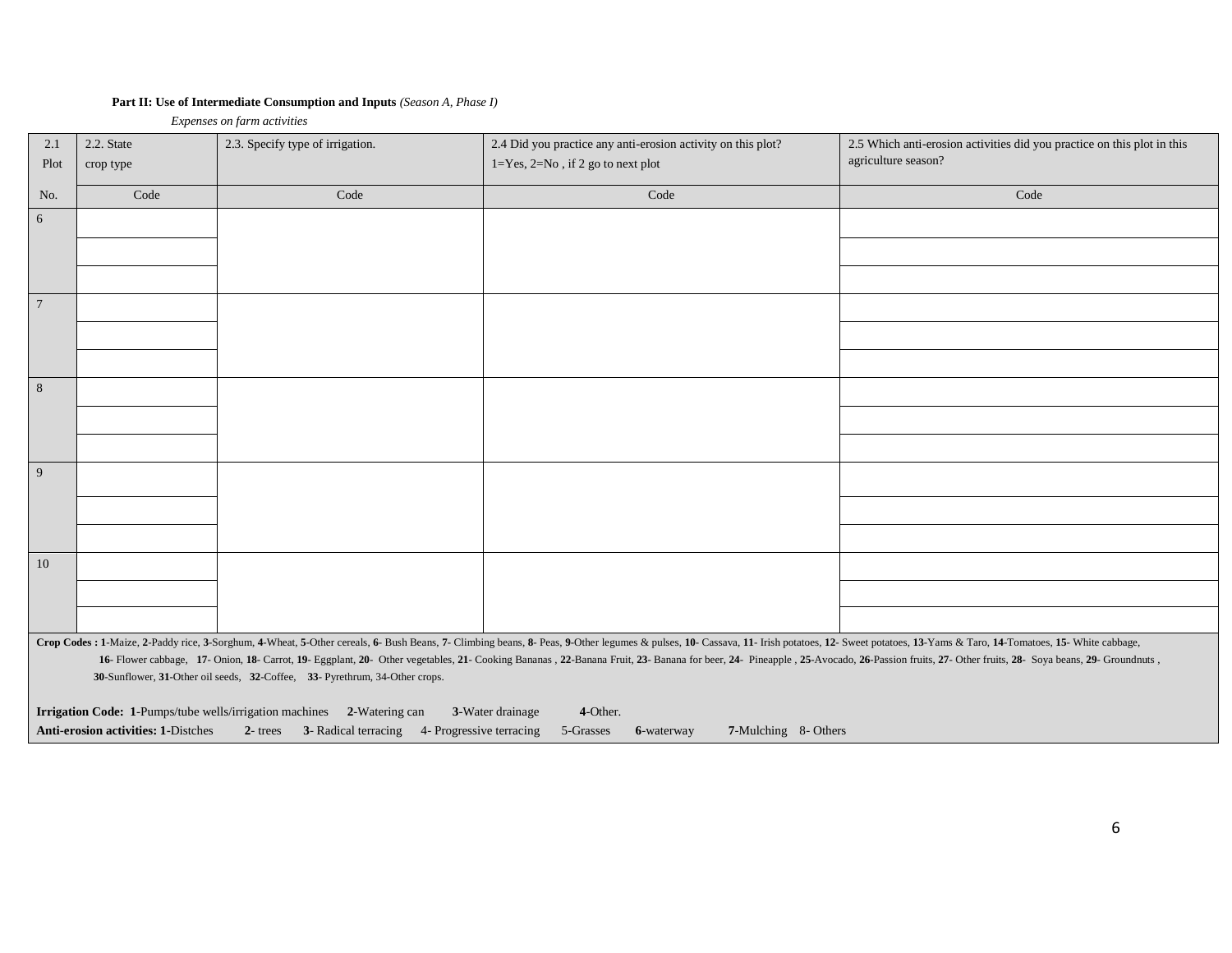## **Part II: Use of Intermediate Consumption and Inputs** *(Season A, Phase I)*

 *Expenses on farm activities*

| 2.1  | 2.2. State                          | 2.3. Specify type of irrigation.                                            | 2.4 Did you practice any anti-erosion activity on this plot?                                                                                                                                                                   | 2.5 Which anti-erosion activities did you practice on this plot in this |
|------|-------------------------------------|-----------------------------------------------------------------------------|--------------------------------------------------------------------------------------------------------------------------------------------------------------------------------------------------------------------------------|-------------------------------------------------------------------------|
| Plot | crop type                           |                                                                             | $1 = Yes, 2 = No$ , if 2 go to next plot                                                                                                                                                                                       | agriculture season?                                                     |
| No.  | Code                                | Code                                                                        | Code                                                                                                                                                                                                                           | Code                                                                    |
| 11   |                                     |                                                                             |                                                                                                                                                                                                                                |                                                                         |
|      |                                     |                                                                             |                                                                                                                                                                                                                                |                                                                         |
|      |                                     |                                                                             |                                                                                                                                                                                                                                |                                                                         |
| 12   |                                     |                                                                             |                                                                                                                                                                                                                                |                                                                         |
|      |                                     |                                                                             |                                                                                                                                                                                                                                |                                                                         |
|      |                                     |                                                                             |                                                                                                                                                                                                                                |                                                                         |
| 13   |                                     |                                                                             |                                                                                                                                                                                                                                |                                                                         |
|      |                                     |                                                                             |                                                                                                                                                                                                                                |                                                                         |
|      |                                     |                                                                             |                                                                                                                                                                                                                                |                                                                         |
| 14   |                                     |                                                                             |                                                                                                                                                                                                                                |                                                                         |
|      |                                     |                                                                             |                                                                                                                                                                                                                                |                                                                         |
|      |                                     |                                                                             |                                                                                                                                                                                                                                |                                                                         |
| 15   |                                     |                                                                             |                                                                                                                                                                                                                                |                                                                         |
|      |                                     |                                                                             |                                                                                                                                                                                                                                |                                                                         |
|      |                                     |                                                                             |                                                                                                                                                                                                                                |                                                                         |
|      |                                     |                                                                             | Crop Codes : 1-Maize, 2-Paddy rice, 3-Sorghum, 4-Wheat, 5-Other cereals, 6- Bush Beans, 7- Climbing beans, 8- Peas, 9-Other legumes & pulses, 10- Cassava, 11- Irish potatoes, 12- Sweet potatoes, 13-Yams & Taro, 14-Tomatoes |                                                                         |
|      |                                     |                                                                             | 16- Flower cabbage, 17- Onion, 18- Carrot, 19- Eggplant, 20- Other vegetables, 21- Cooking Bananas, 22-Banana Fruit, 23- Banana for beer, 24- Pineapple, 25- Avocado, 26-Passion fruits, 27- Other fruits, 28- Soya beans, 29- |                                                                         |
|      |                                     | 30-Sunflower, 31-Other oil seeds, 32-Coffee, 33- Pyrethrum, 34-Other crops. |                                                                                                                                                                                                                                |                                                                         |
|      |                                     | Irrigation Code: 1-Pumps/tube wells/irrigation machines 2-Watering can      | 3-Water drainage<br>4-Other.                                                                                                                                                                                                   |                                                                         |
|      | Anti-erosion activities: 1-Distches | 2- trees 3- Radical terracing 4- Progressive terracing                      | 5-Grasses<br>7-Mulching 8- Others<br>6-waterway                                                                                                                                                                                |                                                                         |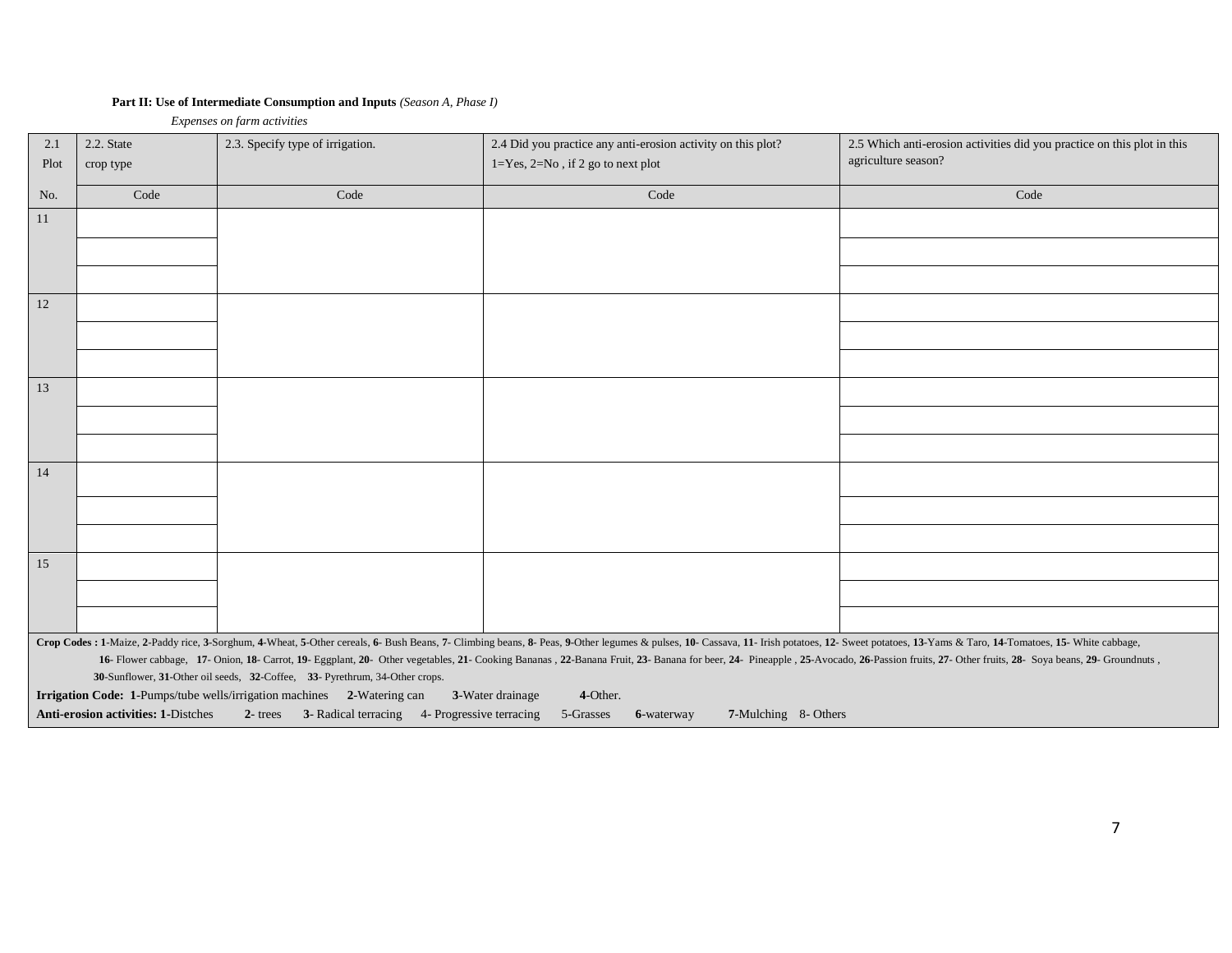# **Part II: Use of Intermediate Consumption and Inputs** *(Season A, Phase I) –* **continued**

*Expenditures on pesticides and fertilizers*

| 2.6    | Have you already used organic fertilizers during this agriculture season? $1 = Yes 2 = No$ |                    |  |
|--------|--------------------------------------------------------------------------------------------|--------------------|--|
| 2.1.1. | Have you already used inorganic fertilizers during this agriculture season?                | $1 = Yes$ $2 = No$ |  |
| 4.I.Z  | Have you already used pesticides during this agriculture season?                           | 1= Yes 2= No       |  |

NB: If the answers to any of 2.7.1.,2.7.2 are Yes, please complete the following table for crops which were identified in the second section of the questionnaire for which the farmer used fertilizer and pesticides during t agriculture season.

|                    |                |                                         | Inorganic Fertilizers or pesticides used or will be used in this agriculture season                              | On which crops were Fertilizers or Pesticides used? (use codes of the crops identified above) |                      |                     |  |
|--------------------|----------------|-----------------------------------------|------------------------------------------------------------------------------------------------------------------|-----------------------------------------------------------------------------------------------|----------------------|---------------------|--|
| CODE               |                | 2.8.<br>Name of Fertilizer or Pesticide | 2.9.<br>Use of Fertilizer or Pesticide<br>$1 =$ Used<br>2= Not Used<br>If 2 Go to the next fertilizer/ Pesticide | 2.10.<br>First crop                                                                           | 2.11.<br>Second crop | 2.12.<br>Third Crop |  |
|                    |                | <b>NPK</b>                              |                                                                                                                  |                                                                                               |                      |                     |  |
|                    | $\overline{2}$ | <b>UREA</b>                             |                                                                                                                  |                                                                                               |                      |                     |  |
| Fertilizers        | 3              | UREA(LIQUID)                            |                                                                                                                  |                                                                                               |                      |                     |  |
|                    | $\overline{4}$ | <b>DAP</b>                              |                                                                                                                  |                                                                                               |                      |                     |  |
|                    | 5              | LIME                                    |                                                                                                                  |                                                                                               |                      |                     |  |
|                    | 6              | <b>DITHANE</b>                          |                                                                                                                  |                                                                                               |                      |                     |  |
|                    | $\overline{7}$ | <b>RIDOMIL</b>                          |                                                                                                                  |                                                                                               |                      |                     |  |
|                    | 8              | <b>DIMETHOATE</b>                       |                                                                                                                  |                                                                                               |                      |                     |  |
| Pesticides         | 9              | <b>CYPERMETRINE</b>                     |                                                                                                                  |                                                                                               |                      |                     |  |
|                    | 10             | <b>DURSIBAN</b>                         |                                                                                                                  |                                                                                               |                      |                     |  |
|                    | 11             | TILT                                    |                                                                                                                  |                                                                                               |                      |                     |  |
|                    | 12             | PILKARE                                 |                                                                                                                  |                                                                                               |                      |                     |  |
| OTHER(SP<br>ECIFY) | 99             |                                         |                                                                                                                  |                                                                                               |                      |                     |  |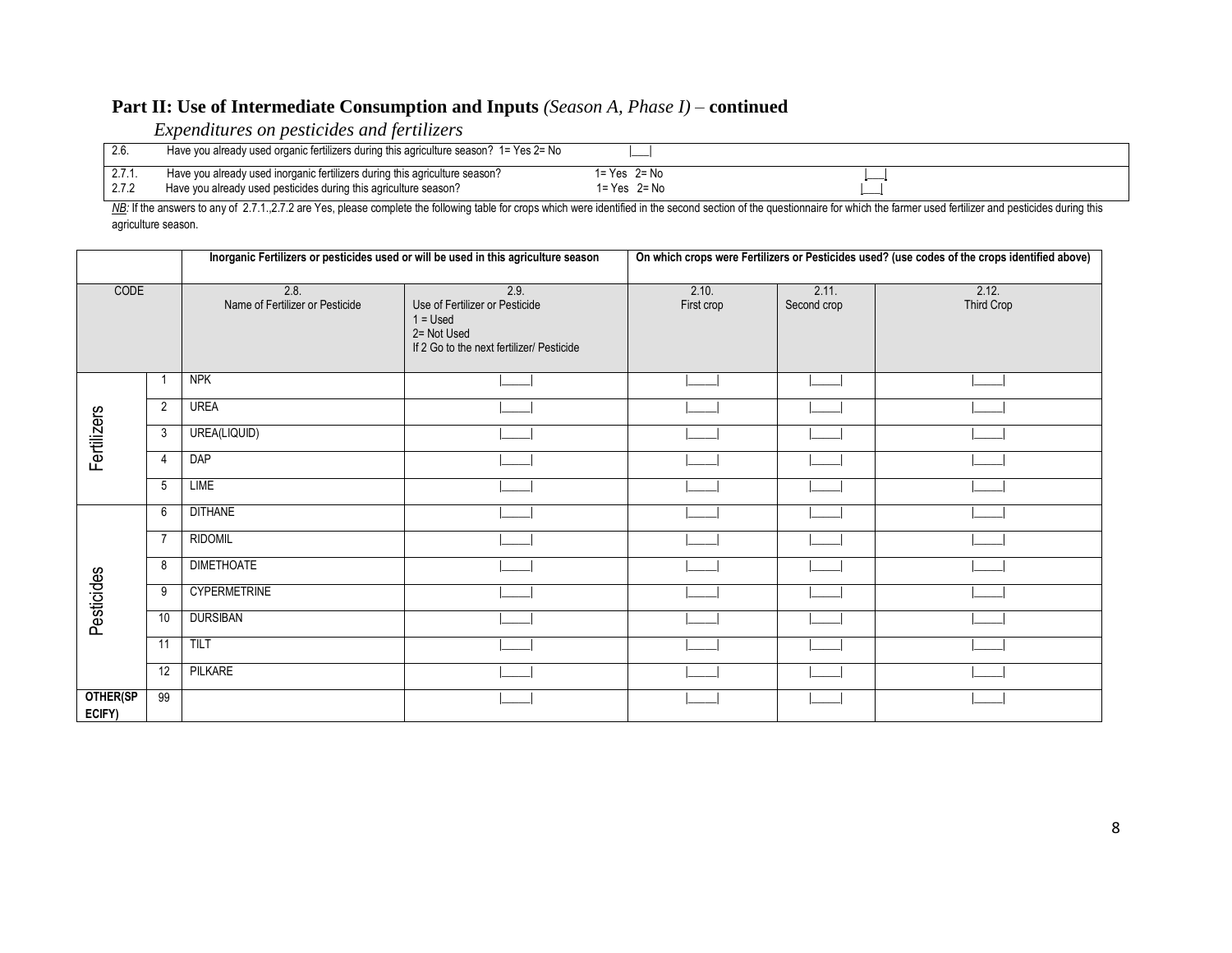## **Part II: Use of Intermediate Consumption and Inputs** *(Season A, Phase I), Cont.*

 *Expenditures on small farm equipments*

| 2.13 Name of small tools and farm<br>equipments | 2.14 Did you buy this tool/equipment during<br>this season? $Yes=1$ $No=2$ Skip to<br>Question 2.25 if 2 | 2.15 How many did you buy<br>during this season? | 2.16 How much did you pay for this<br>tool/equipment?(unit price) | 2.17 Total amount spent on<br>this tool/equipment | 2.18 Number received from a non<br>agricultural donor? |
|-------------------------------------------------|----------------------------------------------------------------------------------------------------------|--------------------------------------------------|-------------------------------------------------------------------|---------------------------------------------------|--------------------------------------------------------|
|                                                 |                                                                                                          | Number                                           | Amount(RWF)                                                       | Amount(RWF)                                       | Number                                                 |
| 1. Hoe                                          |                                                                                                          |                                                  |                                                                   |                                                   |                                                        |
| 2. Spring Hoe                                   |                                                                                                          |                                                  |                                                                   |                                                   |                                                        |
| Hoe majagu<br>3.                                |                                                                                                          |                                                  |                                                                   |                                                   |                                                        |
| Rake<br>4.                                      |                                                                                                          |                                                  |                                                                   |                                                   |                                                        |
| Pick<br>5.                                      |                                                                                                          |                                                  |                                                                   |                                                   |                                                        |
| Wheelbarrow<br>6.                               |                                                                                                          |                                                  |                                                                   |                                                   |                                                        |
| Shovel<br>7.                                    |                                                                                                          |                                                  |                                                                   |                                                   |                                                        |
| 8. Sprayer                                      |                                                                                                          |                                                  |                                                                   |                                                   |                                                        |
| Watering can<br>9.                              |                                                                                                          |                                                  |                                                                   |                                                   |                                                        |
| 10. Scie                                        |                                                                                                          |                                                  |                                                                   |                                                   |                                                        |
| 11. Sickle                                      |                                                                                                          |                                                  |                                                                   |                                                   |                                                        |
| 12. Secataurs                                   |                                                                                                          |                                                  |                                                                   |                                                   |                                                        |
| 13. Scythe                                      |                                                                                                          |                                                  |                                                                   |                                                   |                                                        |
| 14. Axe                                         |                                                                                                          |                                                  |                                                                   |                                                   |                                                        |
| 15. Machete                                     |                                                                                                          |                                                  |                                                                   |                                                   |                                                        |
| 16. Billhook                                    |                                                                                                          |                                                  |                                                                   |                                                   |                                                        |
| 17. Mixer                                       |                                                                                                          |                                                  |                                                                   |                                                   |                                                        |
| 18. Mortar                                      |                                                                                                          |                                                  |                                                                   |                                                   |                                                        |
| 19. Mill                                        |                                                                                                          |                                                  |                                                                   |                                                   |                                                        |
| 20. Basket                                      |                                                                                                          |                                                  |                                                                   |                                                   |                                                        |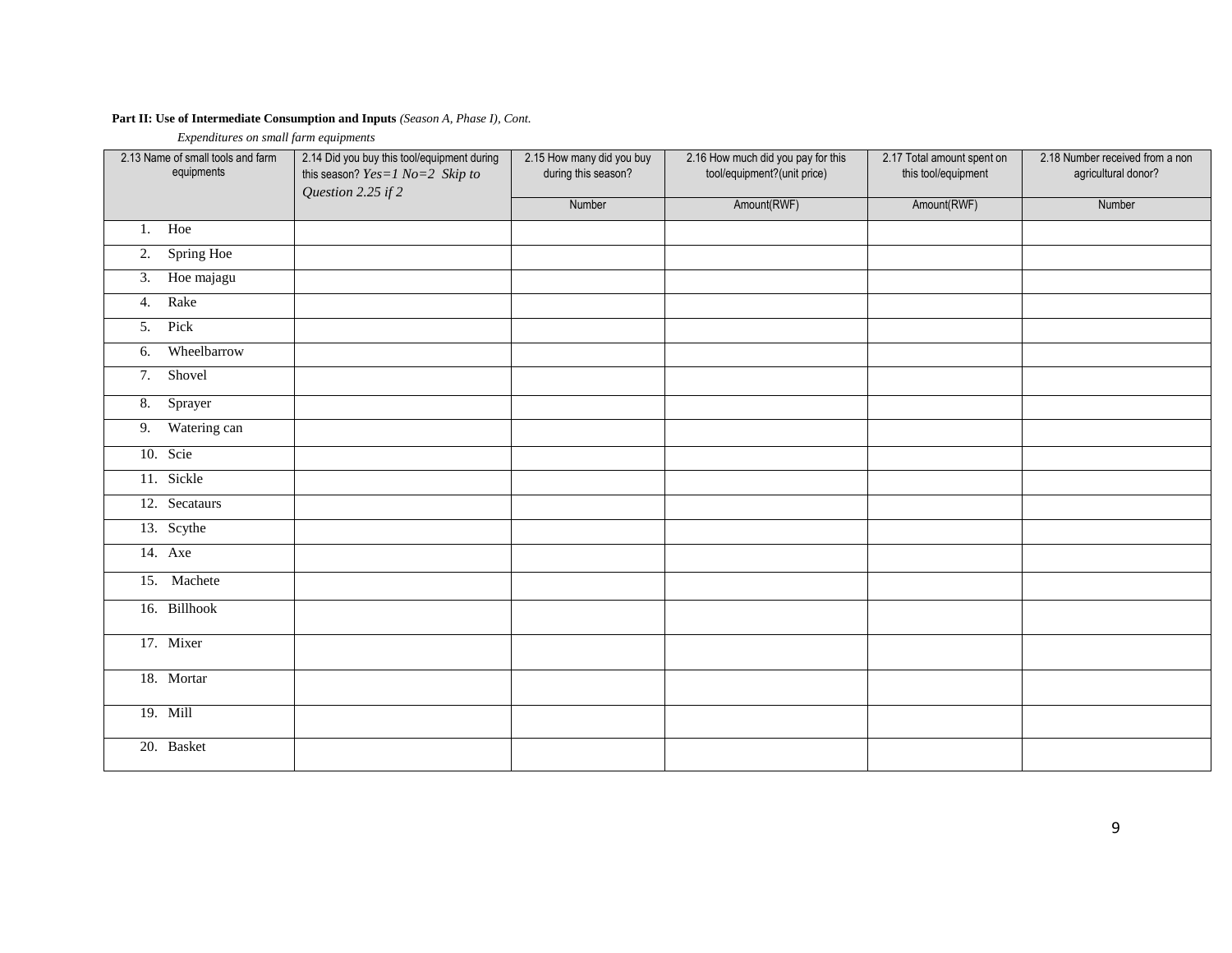## **Part II: Use of Intermediate Consumption and Inputs** *(Season A, Phase I), Cont.*

| 2.13 Name of small tools and farm<br>equipments | 2.14 Did you buy this<br>tool/equipment during this<br>season? Yes=1 No=2 Skip to | 2.15 How many did you buy during<br>this season? | 2.16 How much did you pay for this<br>tool/equipment?(unit price) | 2.17 Total amount spent on this<br>tool/equipment | 2.18 Number received from a non<br>agricultural donor? |
|-------------------------------------------------|-----------------------------------------------------------------------------------|--------------------------------------------------|-------------------------------------------------------------------|---------------------------------------------------|--------------------------------------------------------|
|                                                 | another tool/equipment if 2                                                       | Number                                           | Amount(RWF)                                                       | Amount(RWF)                                       | Number                                                 |
| 21. Sack                                        |                                                                                   |                                                  |                                                                   |                                                   |                                                        |
| 22. Big basket                                  |                                                                                   |                                                  |                                                                   |                                                   |                                                        |
| 23. Pitcher                                     |                                                                                   |                                                  |                                                                   |                                                   |                                                        |
| 24. Winnower                                    |                                                                                   |                                                  |                                                                   |                                                   |                                                        |
| 25. Basket                                      |                                                                                   |                                                  |                                                                   |                                                   |                                                        |
| 26. Basket                                      |                                                                                   |                                                  |                                                                   |                                                   |                                                        |
| 27. Churn                                       |                                                                                   |                                                  |                                                                   |                                                   |                                                        |
| 28. Calabash                                    |                                                                                   |                                                  |                                                                   |                                                   |                                                        |
| 29. Milk can                                    |                                                                                   |                                                  |                                                                   |                                                   |                                                        |
| 30. Milk jug/Milk<br>container                  |                                                                                   |                                                  |                                                                   |                                                   |                                                        |
| 31. Scales                                      |                                                                                   |                                                  |                                                                   |                                                   |                                                        |
| 32. Jerry-can                                   |                                                                                   |                                                  |                                                                   |                                                   |                                                        |
| 33. Barrel                                      |                                                                                   |                                                  |                                                                   |                                                   |                                                        |
| 34. Bike                                        |                                                                                   |                                                  |                                                                   |                                                   |                                                        |
| 35. Craft bike                                  |                                                                                   |                                                  |                                                                   |                                                   |                                                        |
| 36. Bowl                                        |                                                                                   |                                                  |                                                                   |                                                   |                                                        |
| 37. Others(specify)                             |                                                                                   |                                                  |                                                                   |                                                   |                                                        |